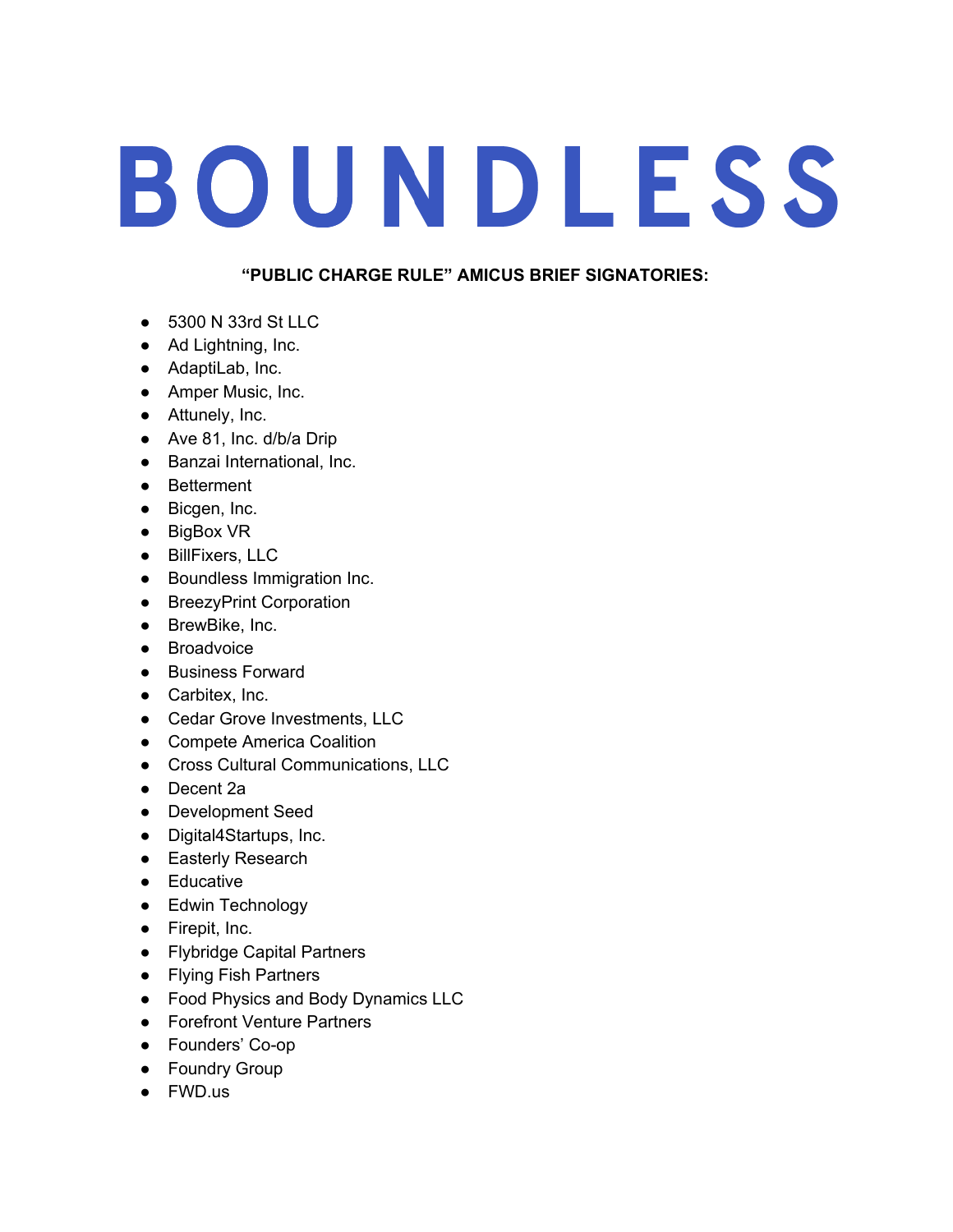- GitHub, Inc.
- Glow
- Gradient Technologies, Inc.
- Gramercy Fund LLC
- Greenhouse Software, Inc.
- Havenly, Inc.
- Help Scout PBC
- HP Inc.
- Inspo Network 3a
- JAND, Inc. d/b/a Warby Parker
- Levi Strauss & Co.
- LinkedIn Corporation
- Loftium, Inc.
- Looking Glass Factory, Inc.
- Lorem Technologies, Inc.
- LumaTax, Inc.
- Mapbox, Inc.
- Mesh Studios, LLC
- Microsoft Corporation
- Minneapolis Regional Chamber of Commerce
- Motiva AI
- Moz
- MRN Ltd.
- Mysteries, Inc.
- Nava Public Benefit Corporation
- NewsCred, Inc.
- NextStep
- Nix Hydra Games
- Nova Credit
- NW Property Resources, LLC
- OfferUp 4a
- One Way Ventures
- Onfleet, Inc.
- Owlet Baby Care
- Patreon, Inc.
- Pearl Immigration
- Persona, LLC
- PhotoFinishPlus
- Pi Inc. d/b/a Spansive
- Pioneer Square Labs
- Plickers, Inc.
- Postmates
- Protanos Bakery, LLC